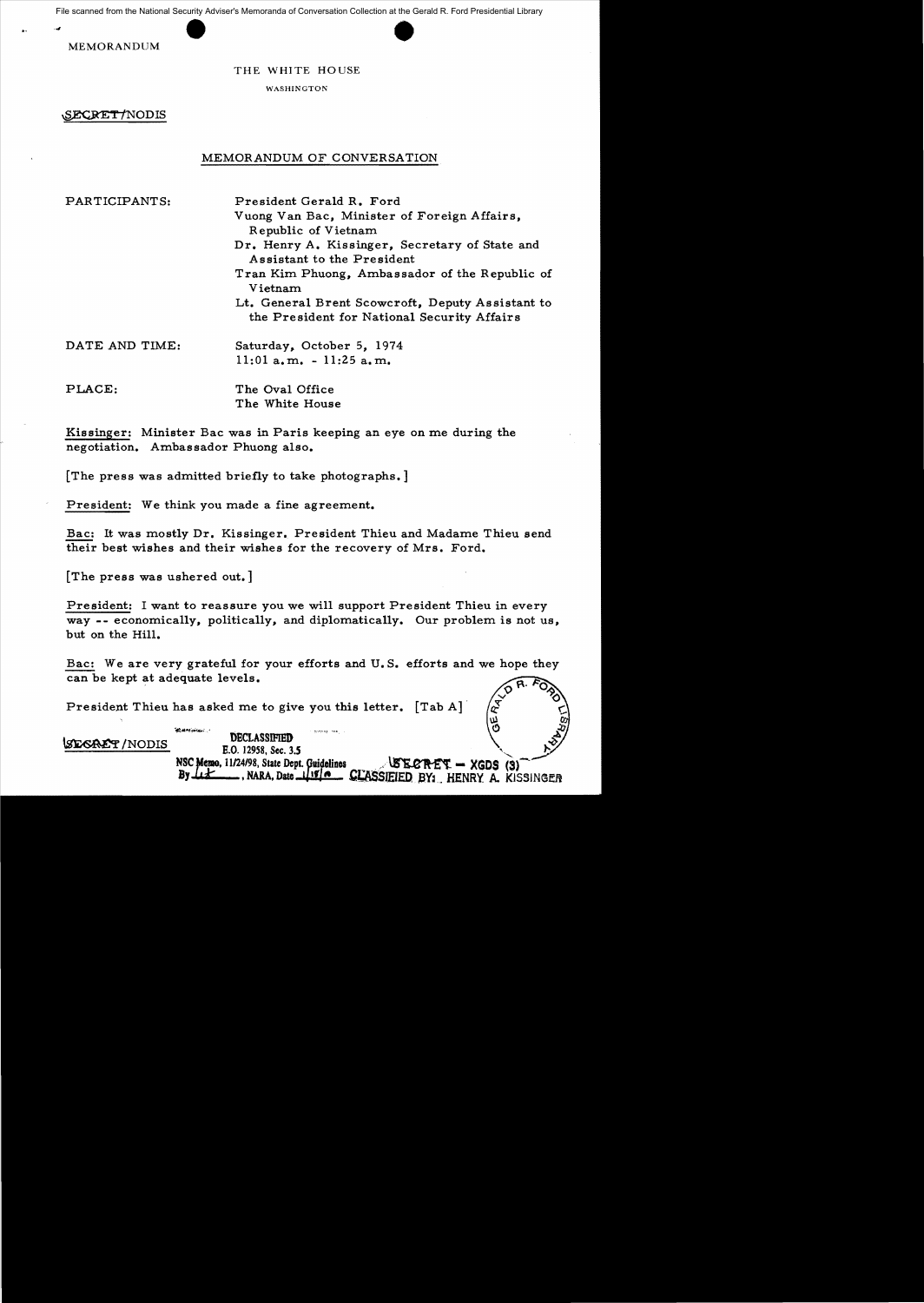# EXERT / NODIS -2-

President: Our people are not as enthusiastic about aid, but I will do my best to get adequate levels. The attacks on aid are not just aimed at Vietnam, but across the board. When I first came to Congress, the aid bill was \$7 billion.

Kissinger: Which would be \$15 billion now.

President: But there was strong support for it.

Kissinger: And it shows if you start strong you can taper off.

Bac: We are making that point too.

President: What is the current situation in Vietnam?

Bac: It is difficult, but not critical. The economy measures are difficult. We have to cut down on our use of ammunition and so on, and that is costly in terms of casualties. The most intense conflict is around Kontum and the supply line.

Kissinger: The Vietnamese strategic problem is they must defend a 400-mile border and the Communists can hit anywhere.

President: How is the military morale?

Bac: It is good in the regular forces, but has been affected in the regional forces. What we don't know is whether we should use all we have now or be cautious.

Kissinger: We will try to get you what you need. You know of the American baseball manager, Leo Durocher, who said "Nice guys finish last."

President: How is the economy in Vietnam?

Bac: Our inflation is about 30 percent but it is not so catastrophic as the kind in Africa and Italy. The country is basically rich in resources, and in a year or two we should be self-sufficient in rice.

President: As you close now?

Phuong: Yes, and in some areas the Communists prohibit collection and try to drain it off.

Bac: There should be good crops this year,

# $\frac{\text{SECRET}}{\text{NODIS}}$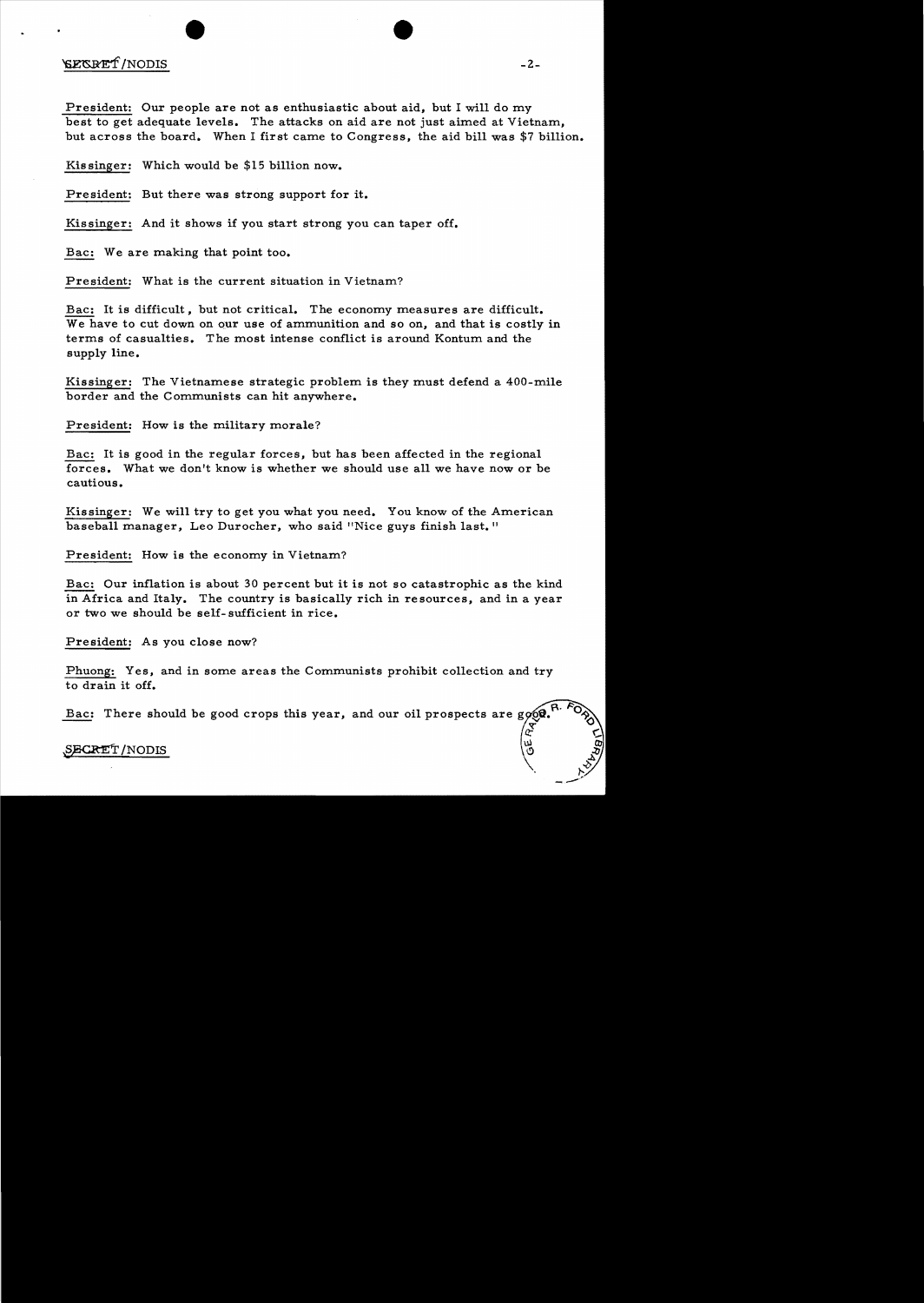# $\overline{SACR}$  $\overline{SAT}$  /NODIS  $-3-$

Kissinger: We may have to have a confrontation on oil prices! Negotiations with the North Vietnamese in the morning and the South Vietnamese in the afternoon is a wearing experience.

Bac: We should know soon whether oil is present in commercial quantaties. The companies are sanguine, but that won't solve our current problems.

I'm trying to get increased aid now. I have visited Japan, and am going to France and Germany. All together last year we got about \$100 million. It was substantial, but not compared to US levels.

President: We will do our best. We admire President Thieu and want to be a good partner.

Bac: President Thieu just heard that you will visit Japan and Korea soon. We would like to invite you to visit Vietnam on the way.

President: That is unfortunately not possible on this trip. Please don't misinterpret this; it is only a time problem. Another time I will do it. We will do our best.

Bac: We know you are very busy. Maybe you could visit President Thieu along the way to Japan.

President: I will talk to Dr. Kissinger about it. But it is likely to be very difficult.

[The meeting ended with warm handshakes and farewells. ]



 ${\tt T/NODIS}$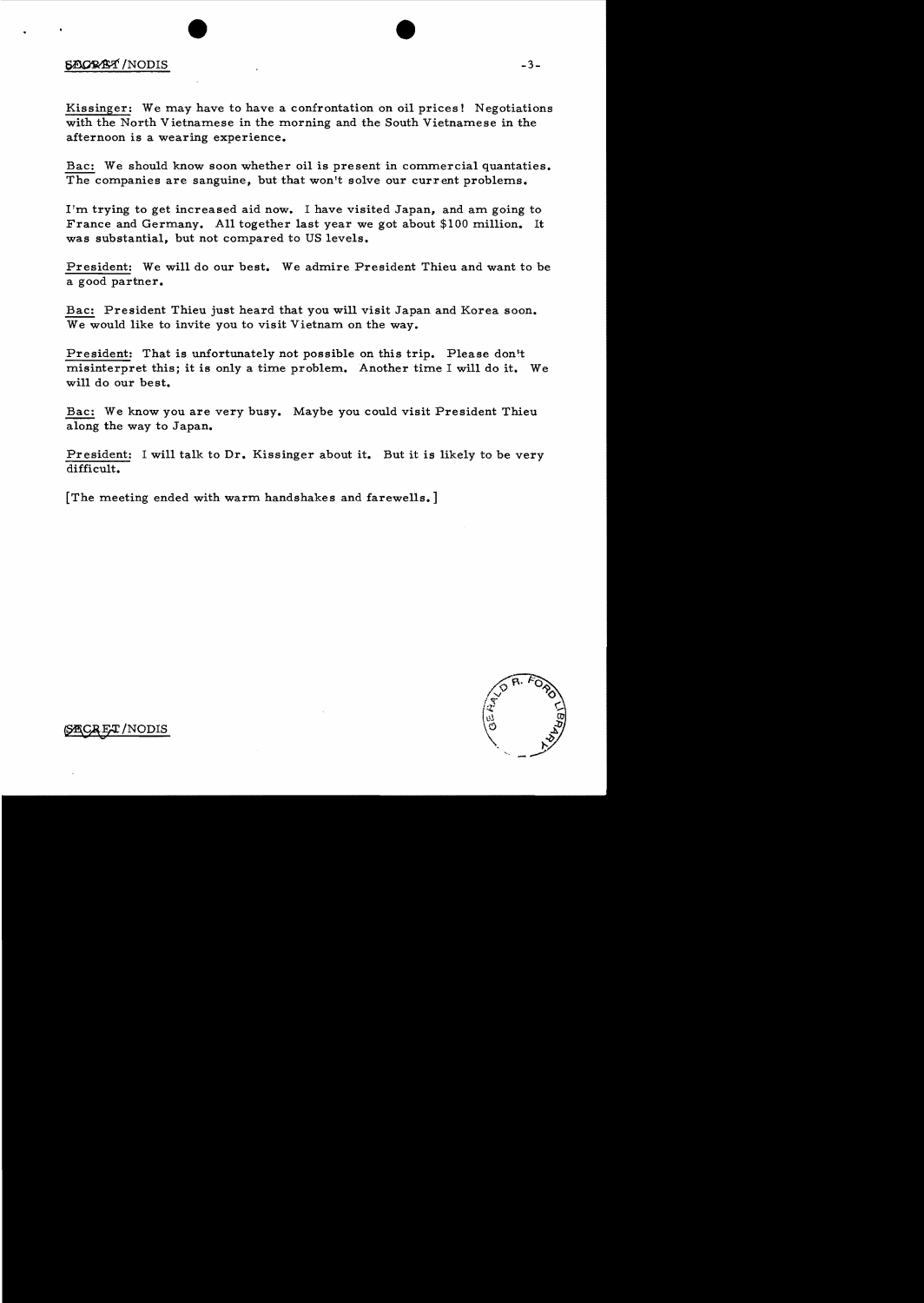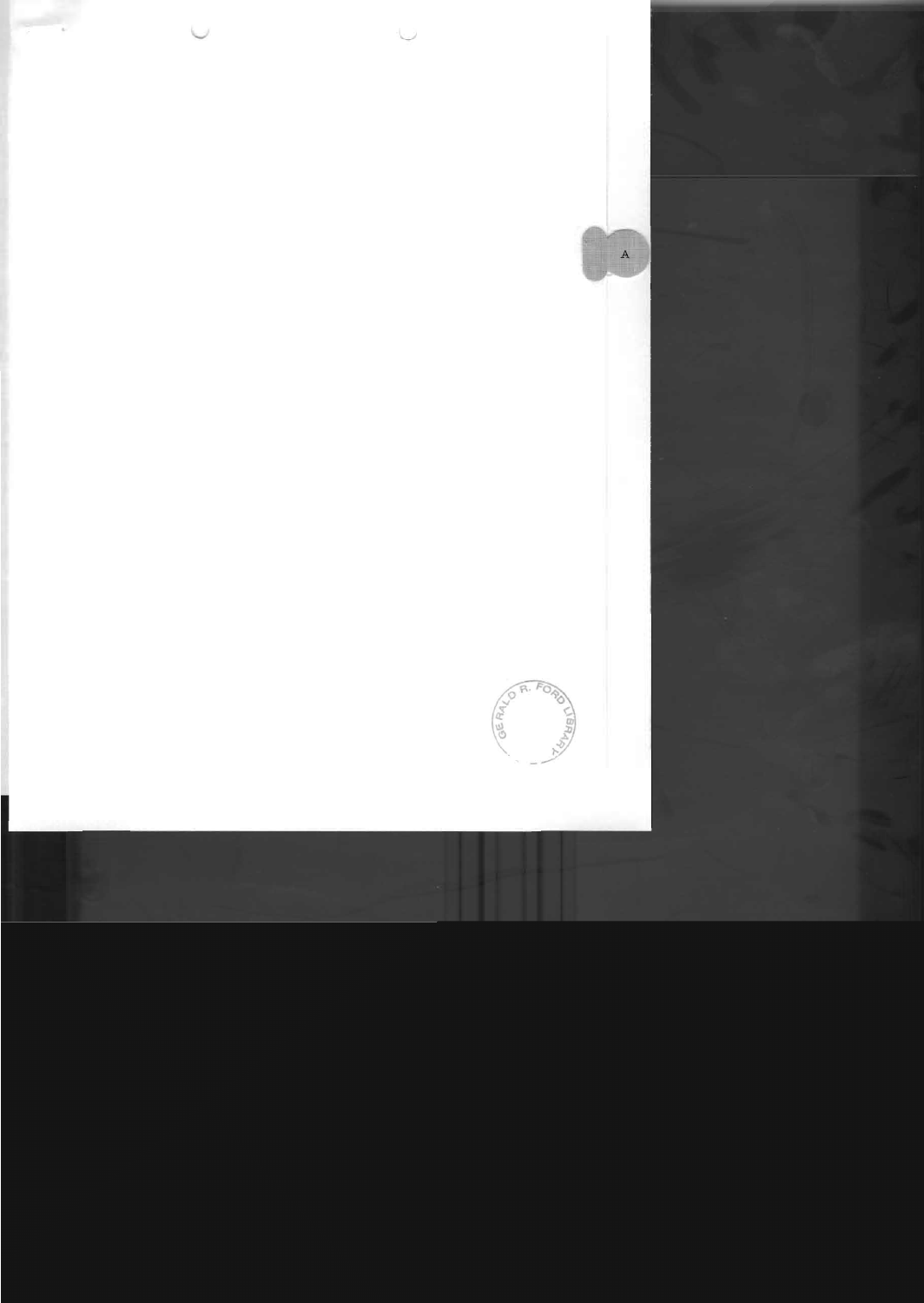

Saigon, September  $19$ , 1974

# NGUYEN VAN THIEU President of the Republic of Viet-Nam

Dear Mr. President,

e.,

رقمان ساب

About a month ago, I wrote to Your Excellency about the situation facing the Republic of Viet-Nam as the Communist side spurned all negotiations and stepped up their armed attacks in complete disregard of the Paris Agreement.

Since then, the situation has become even more serious. In fact, the prospects for the resumption of the talks between the two South Vietnamese parties are bleaker than ever, while the Communist generalized offensive continues unabated. Now the leaders of the Hanoi regime openly declare their active support for movements aimed at overthrowing the legal Government of the Republic of Viet-Nam while they intensify their infiltrations and military action, thus baring their plans for a forcible conquest of the whole South Viet-Nam.

His Excellency Mr. Gerald E. FORD President of the United States of America Washington **D. C.**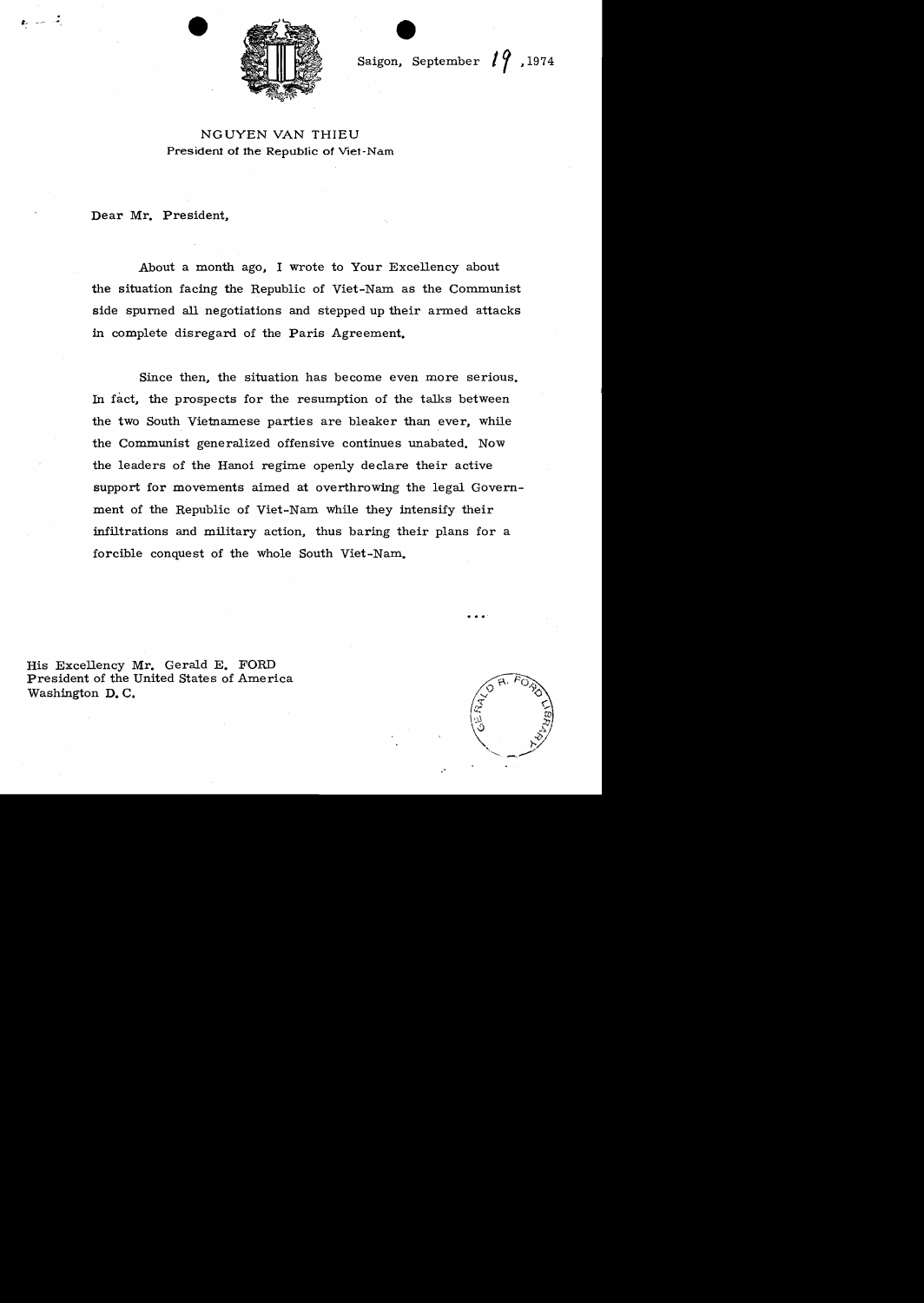I think that the main cause for the increasingly defiant and bellicose attitude of the Communists resides in their believing that the United States is now wavering in its dedication to our common goal, namely a South Viet-Nam capable of defending itself and of deciding its own future. The utterly inadequate amount of military and economic aid to the Republic of Viet-Nam which has been voted by the U. S. Congress might have induced the Communists to make such speculations.

This can in turn lead to very dangerous miscalculations on the part of the Communists, as they might be tempted to . launch an all out offensive to complete their forcible conquest of South Viet-Nam.

Therefore, it is essential that the United States unmistakably demonstrates once again its attachment to a serious implementation of the Paris Agreement and its support for the Government of the Republic of Viet-Nam, if peace is to be restored in South Viet-Nam and in South East Asia.

In this respect, I am most appreciative of your efforts made on September 12th to persuade leaders of Congress to restore the cuts in aid funds. I sincerely hope that Your Excellency will succeed in bringing the amounts of military and economic assistance up to the levels required by the new realities of the situation and the need for South Viet-Nam to achieve an economic takeoff.



..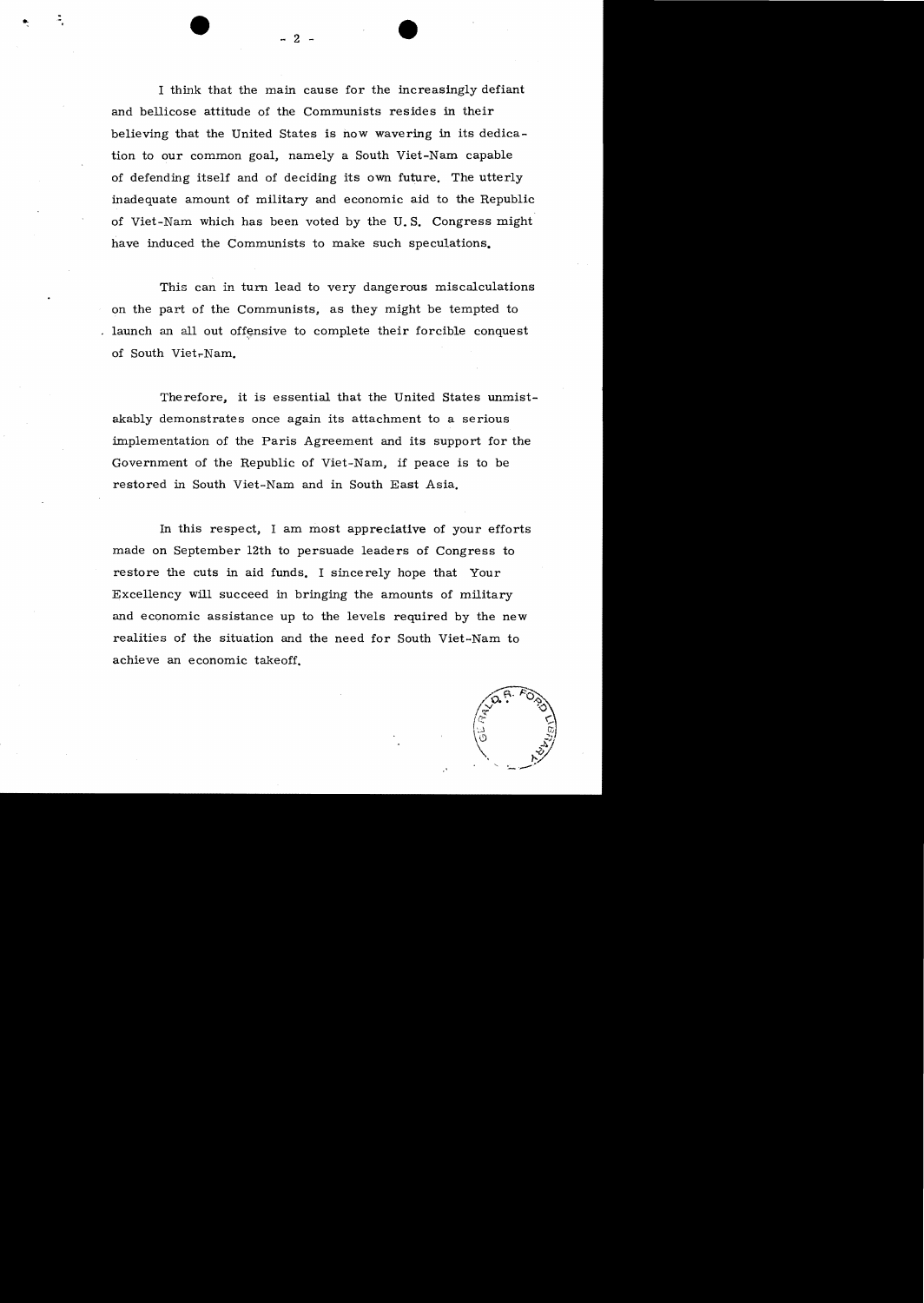The Government of the Republic of Viet-Nam had signed the Paris Agreement in good faith, under the double assurance that, on the one hand, Russia and Red China will exercise a restraining influence upon Hanoi and that, on the other hand, all necessary military equipments and economic assistance will be provided by the United States to the Republic of Viet-Nam to maintain its capabilities of self defense and to develop its national economy.

The first assumption turned out to be an empty promise, as Russia and Red China continue to give North Viet-Nam all the ingredients to pursue an aggressive war in South Viet-Nam.

But I am convinced that thanks to your generous efforts, the se cond assumption will be bome out.

Our valiant soldiers by enduring daily sacrifices in the battlefields have proved beyond doubt our will to resist Communist aggression. It would be unfortunate indeed if sufficient means could not be supplied to them because of the lack of resolve and misconception on the part of our allies.

Beside providing us with an adequate amount of military and economic assistance, the United States can also show its support for the just cause of the Republic of Viet-Nam by solemnly restating our common goals. In this regard, I hope that some time in the near future, we can meet together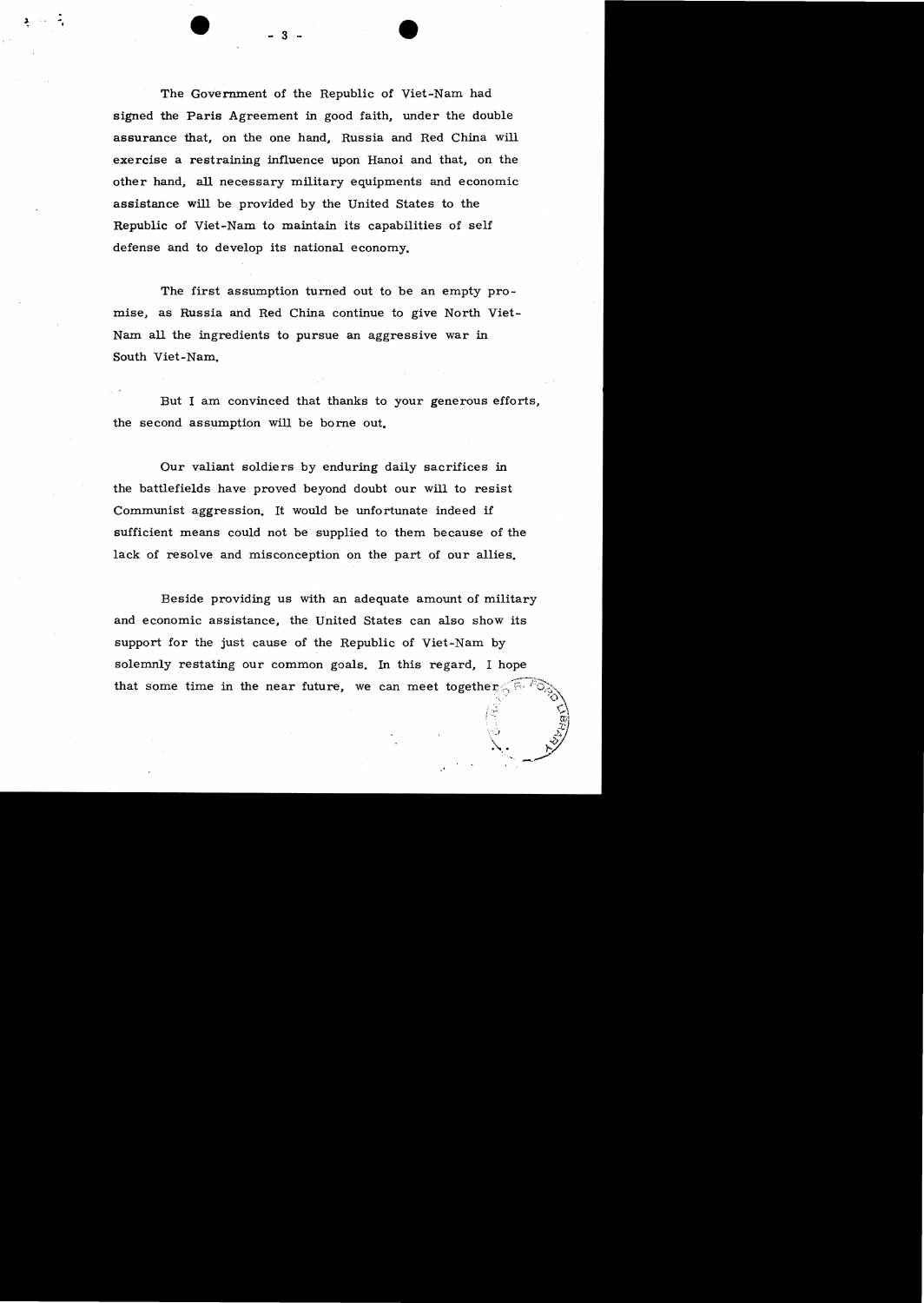to discuss about ways and means to achieve a genuine peace in South Viet-Nam.

Please accept, Mr. President, the assurances of my lasting friendship and highest consideration.



.'

 $-4-$ 

~, .... **-,**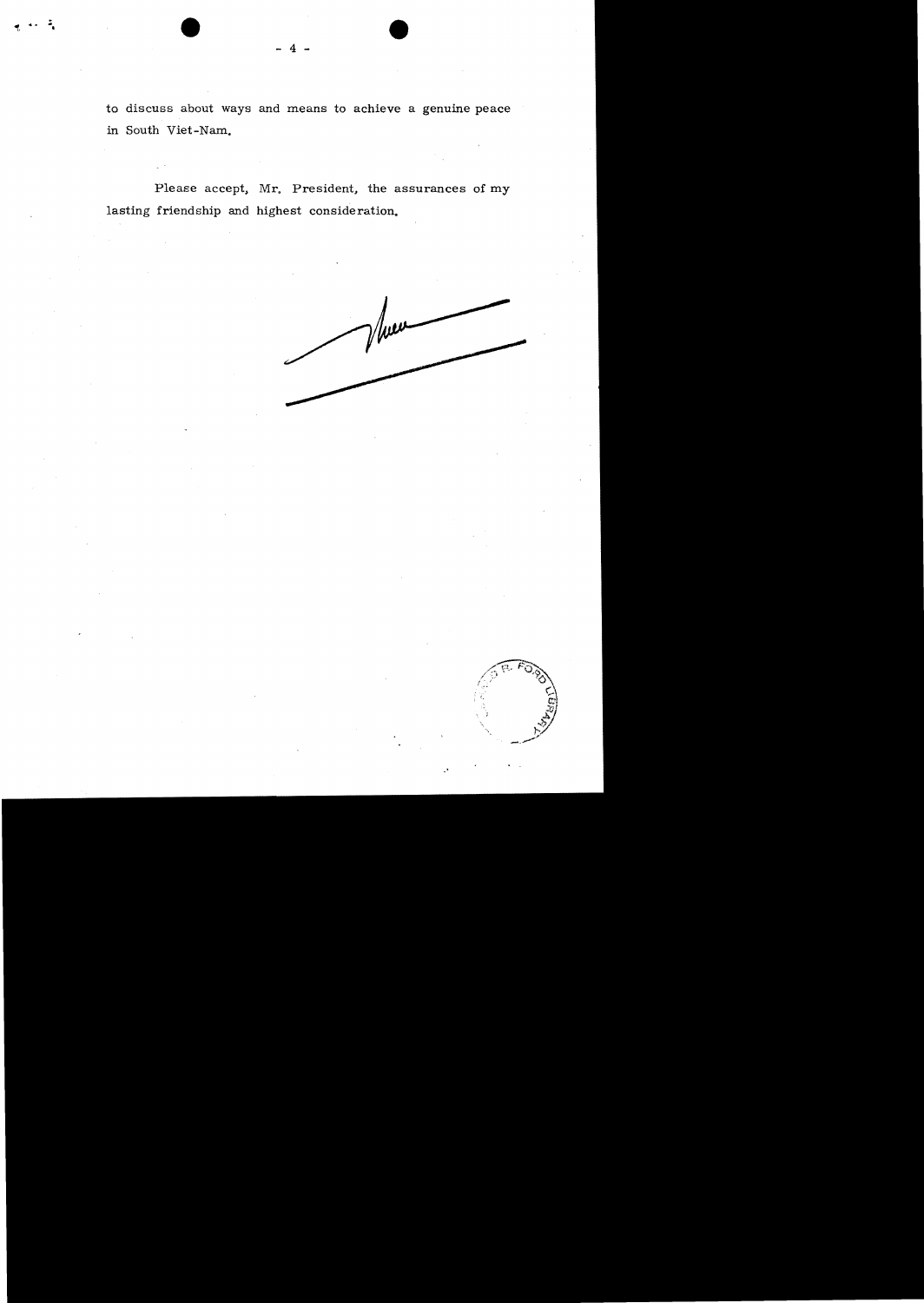# THE WHITE HOUSE 4580 WASHINGTON

#### STORÆT

# MEETING WITH VUONG VAN BAC FOREIGN MINISTER OF THE REPUBLIC OF VIETNAM Saturday, October 5, 1974 11:00 a.  $\text{m}$ . (15 minutes) The Oval Office

From: Henry A. Kissinger

## I. PURPOSE

To demonstrate the constancy of U. S. support for South Vietnam and to convey to President Thieu assurances that we are making a strong effort to secure adequate aid for his country.

## II. BACKGROUND, PARTICIPANTS & PRESS ARRANGEMENTS

- A. Background: Recent Congressional cuts in U. S. assistance to South Vietnam undermine South Vietnamese confidence in continued U.S. support and in South Vietnam's ability to resist Communist pressures. 'Your meeting with Foreign Minister Bac and your conveying through him assurances of our continued support to President Thieu can help bolster South Vietnamese confidence at a critical time. Bac is carrying a letter and verbal message for you from President Thieu. Bac will probably briefly review South Vietnam's current economic and military problems and press for higher aid levels.
- B. Participants: Foreign Minister Bac, Secretary Kissinger and Republic of Vietnam Ambassador Phuong.
- C. Press Arrangements: Press photo session. Meeting to be announced.

### III. TALKING POINTS

1. I share your concern about recent Congressional cuts in Vietnam aid levels. We are fully aware of the impact these cuts will have on South Vietnam.

**DBCLASSIFIED** E.O. 12958, Sec. 3.5 NSC Memo. 11/24/98, State De. G. idelines  $By$  $11$ 

s)<br>C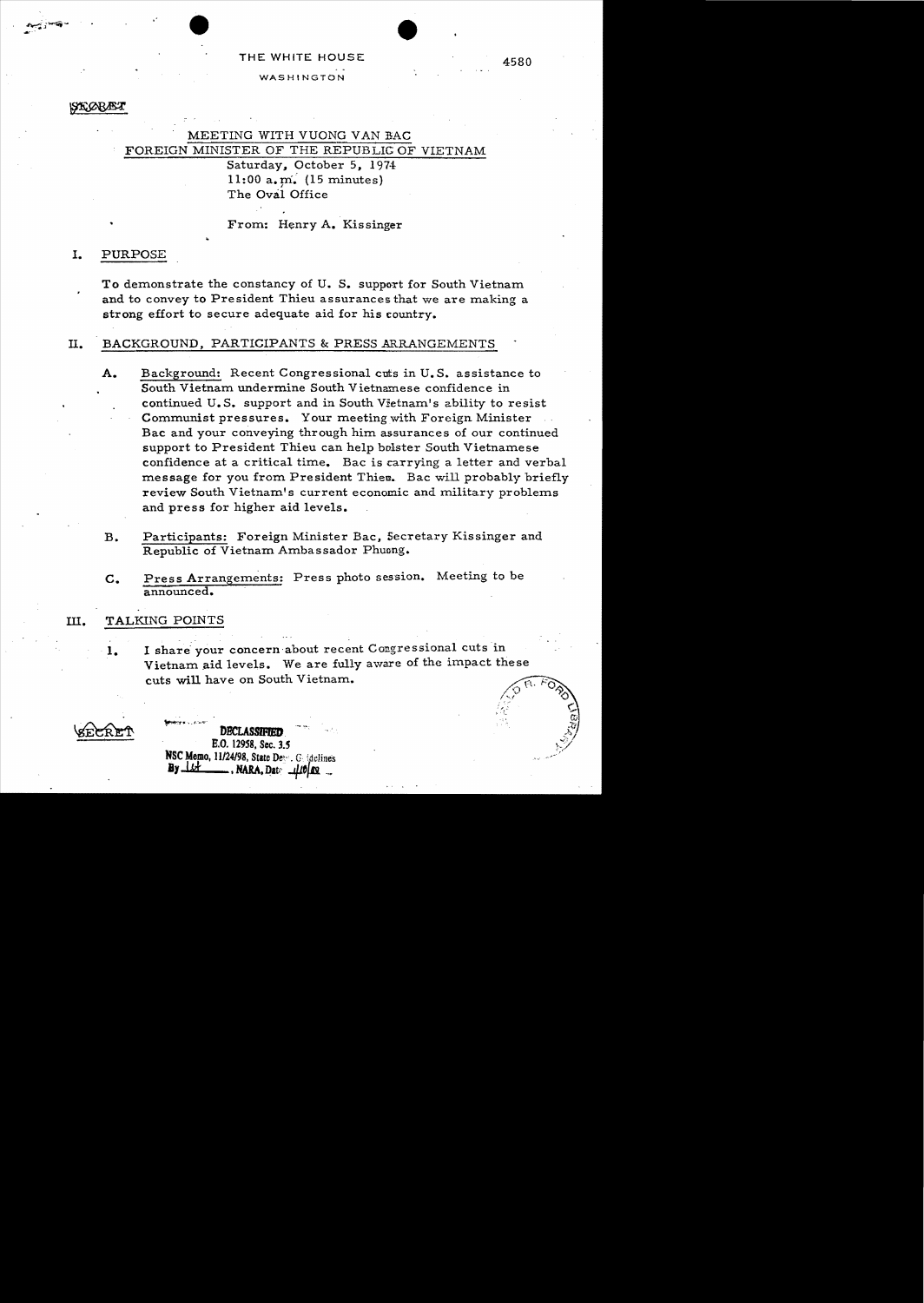SECRET

\

2. You may be assured that this Administration will do everything possible to provide adequate military and economic aid to South Vietnam.

 $\bullet$ 

- 3. We believe it may be possible to raise aid levels, above those so far establishe'd by Congress, and we will try our best to accomplish this.
- 4. Please convey to President Thieu my personal assurances that this Administration remains steadfast in its support for the Republic of Vietnam. President Thieu's efforts to defend his country's independence and to promote its well being have earned our profound respect and admiration. Please give him my warmest personal regards.



'.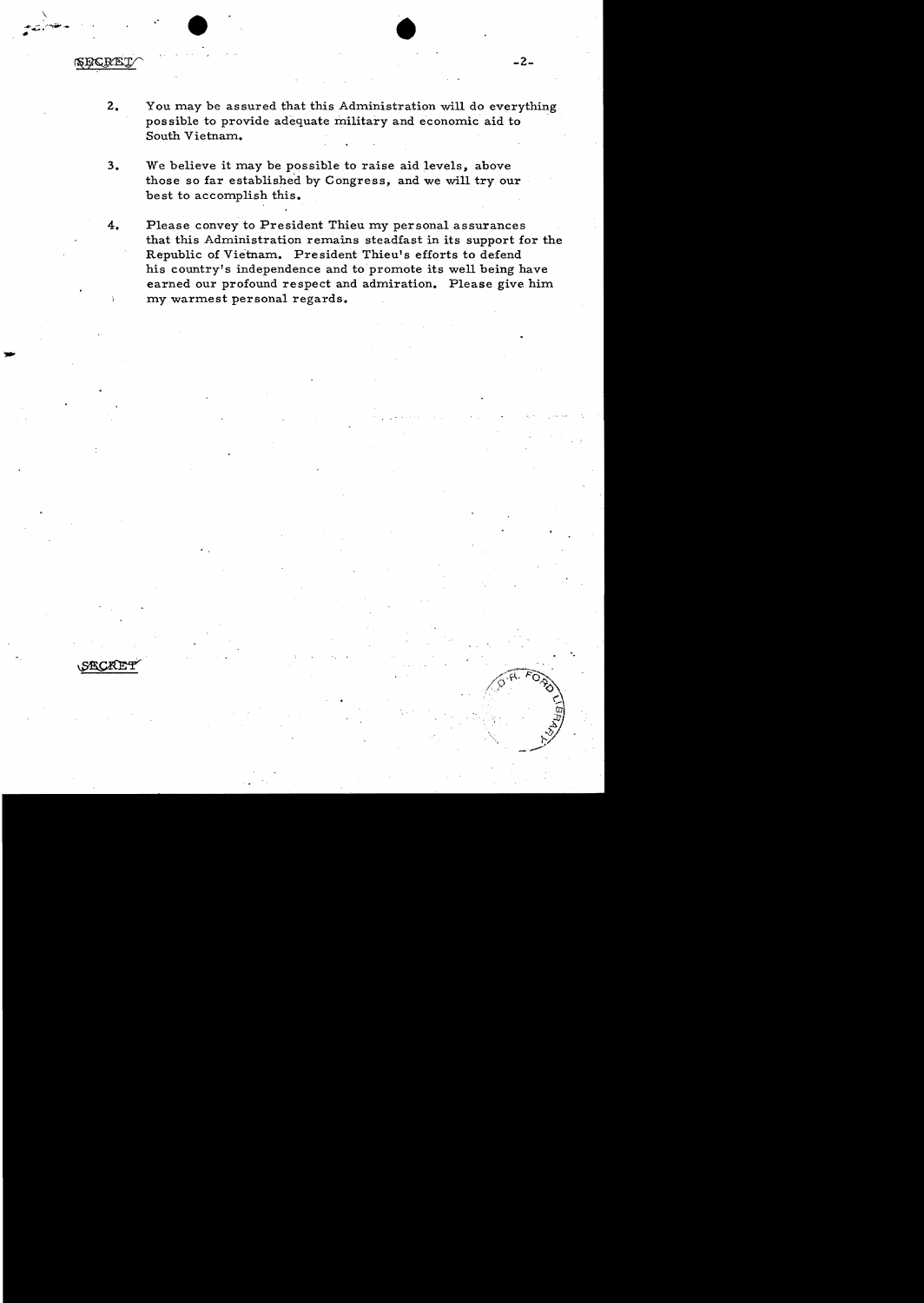Transcotted 12/1  $P/B$ ac/K/Phuong  $411$  $\overrightarrow{\partial}$ I sur unin Paris hopin en opera me homy do  $(\mathbb{P}_{\text{avg}})$ We think you work fire agreement B anoth K. Think home send hat weaken a for mong of (Pers art) Un will support Their in every may, easy for, dip. Our probais not us, but in a 18 il B We arrang growth for your efforts + Us efforts + we hope this can be high at disposite lunts. (Hambo letter from This P ana jegele mot as contrainet dont and het certains just ernests comp and hill was i hill K which comed to it for which P But there was strong tog put for it K and it know if you start thang you in Toys B We moding that point too. P What is consult est? It is dig but not centred. The area in mensus are definent . We have to cont domen one amount, the nse + that is costly m tems of casualtie The constructions import is and fortun the supply line. K VM phat prob à though mont despared que mille + Conste can but argustome Har met, march B It good in uprend facer dut has been mont a la carterie